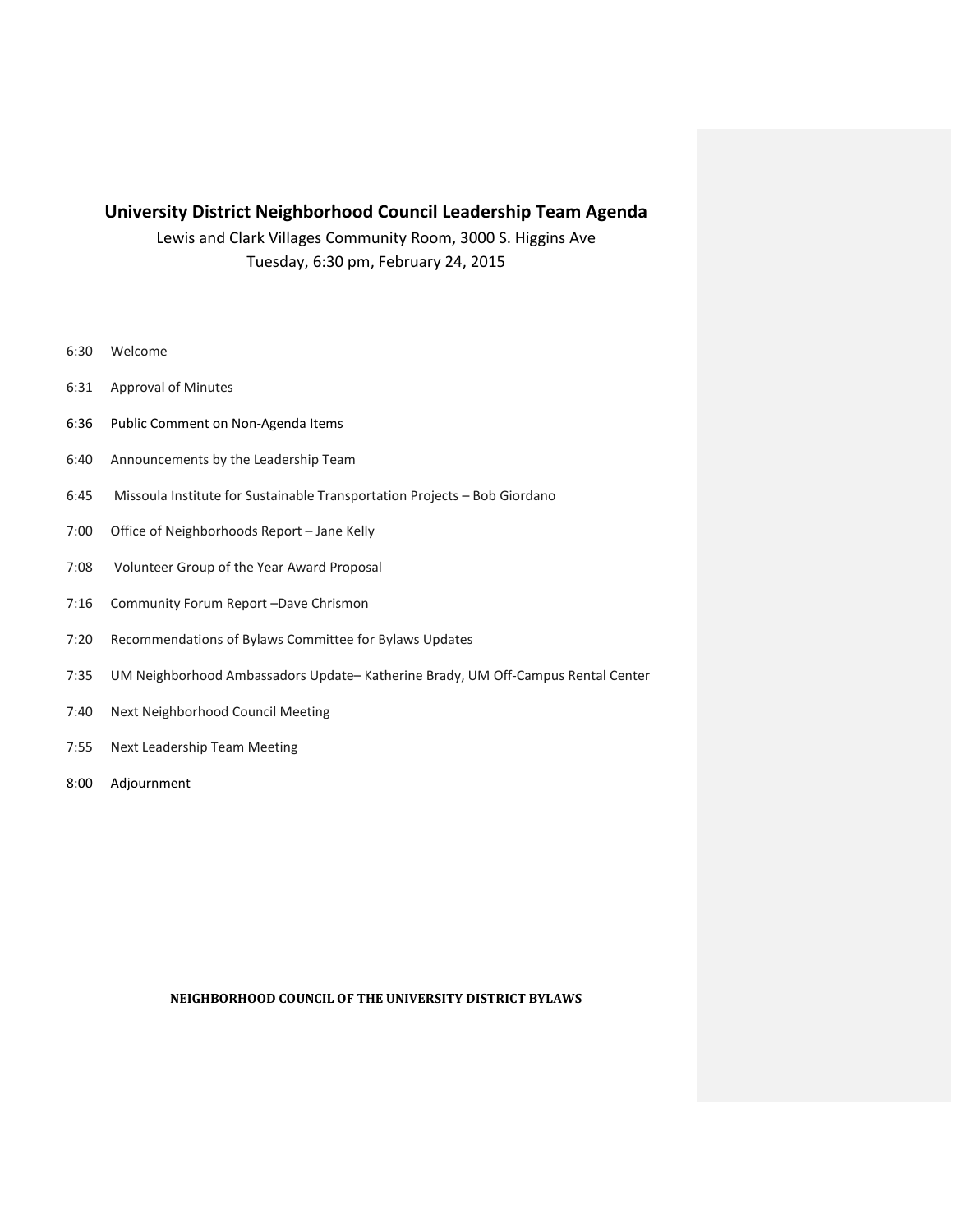## (amended 9/23/03)

(amended 2/16/06, adopted by City Council 7/24/06 NC amended and approved on 9/18/12

Adopted by City Council 10/1/2012

NC amended and approved on:

Adopted by City Council on:

**Neighborhood Council – Membership and Elections-** All residents of the University District, as defined by the Community Forum, are members of the Neighborhood Council of the University District and are eligible to vote at meetings on all issues that come before the council. Businesses, churches, schools, neighborhood organizations and other entities within the district are eligible to designate a representative to attend meetings but may not vote on issues that come before the council. Leadership Team candidates may nominate themselves from the floor or be nominated by others. The elected Leadership Team membership may reflect the diversity of their neighborhoods in the district's three major geographic areas: 1) Beckwith Ave., from Higgins to Mt. Sentinel, north to the river, 2) Beckwith Ave., from Higgins to Mt. Sentinel, south to the turn off to Pattee Canyon Rd., and 3) The University of Montana student housing. Decisions shall be made only by a consensus or majority vote of the Neighborhood Council and the Leadership Team. Dissenting members may file a minority report with the Leadership Team to be submitted to the City Council.

**Leadership Team—Membership, Conduct of Business and Vacancies.** The Leadership Team shall have five to seven members. In the event the number falls below 57, the Leadership Team shall then appoint an interim member or members who will serve until the next Neighborhood Council meeting. A quorum for any meeting of the Leadership Team is set as a majority of the current Leadership Team members. Leadership Tea maximum of 2 consecutive terms. Term of the Leadership Team shall be 2 years.

**Leadership Team – Duties.** The Leadership Team will choose Co-Chairpersons and , a Secretary and, Treasurer and Community Forum Representative and Alternate from among Team members for 2 year terms. At the discretion of the Leadership Team, the Secretary and Treasurer offices may be held by one person with the role of Secretary-Treasurer or by two people each taking one of the roles. The Team shall divide the following duties among themselves.

- 1. Preside at Neighborhood Council meetings.
- 2. Report to Community Forum.
- 3. Report to City Council.
- 4. Submit minority reports to the City Council.
- **•** Set up and maintain a communication system.

5. Set meeting agendas and file them with the Missoula City ClerkNeighborhood Coordinator.

**Formatted:** Normal, Indent: Left: 0.25", No bullets or numbering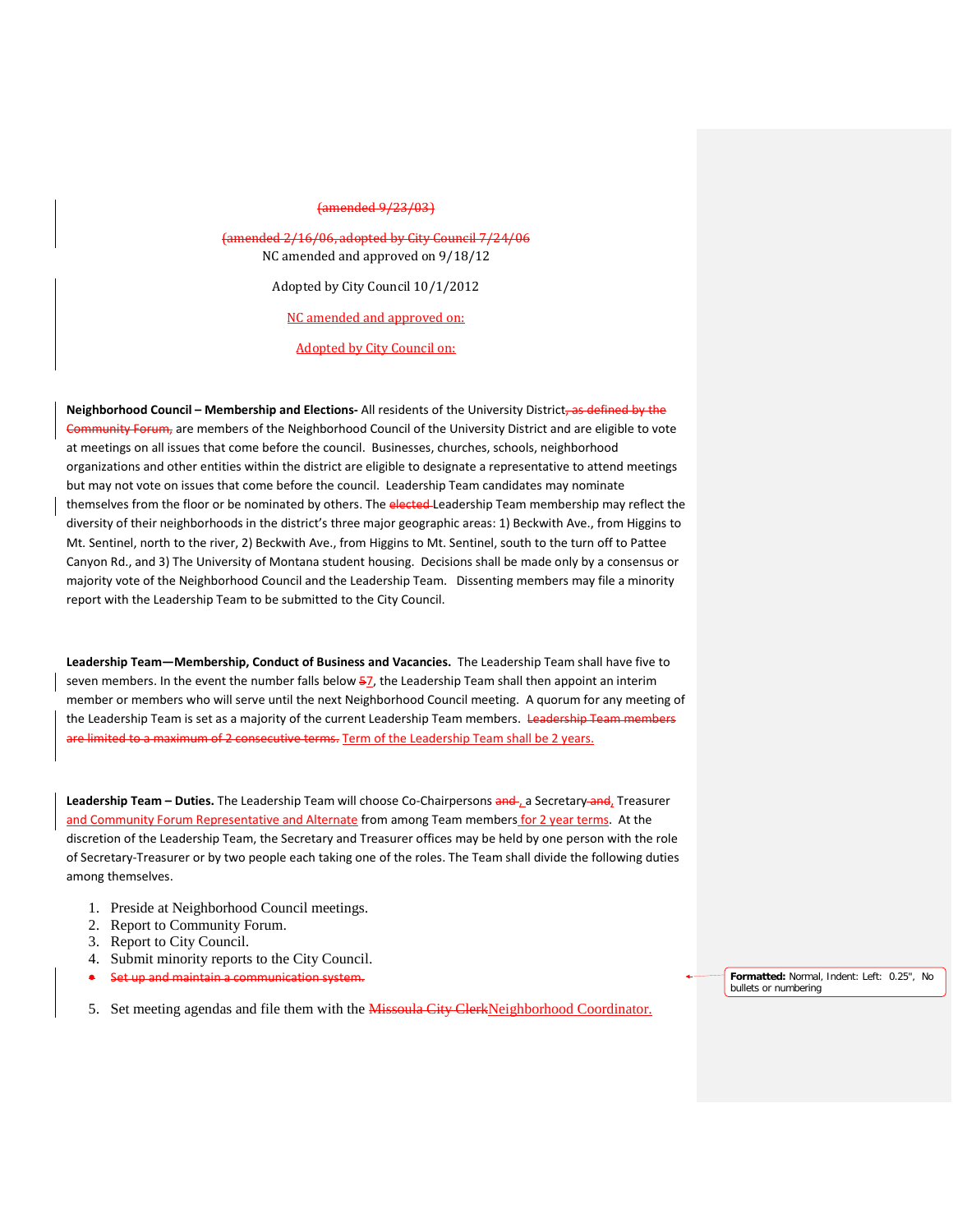- 6. Record meetings and file minutes with Missoula City Clerkthe Neighborhood Coordinator.
- 7. Take attendance at the Neighborhood Council meeting.

 $\mathsf{l}$ 

8. The Leadership Team will meet at least once a quarter. .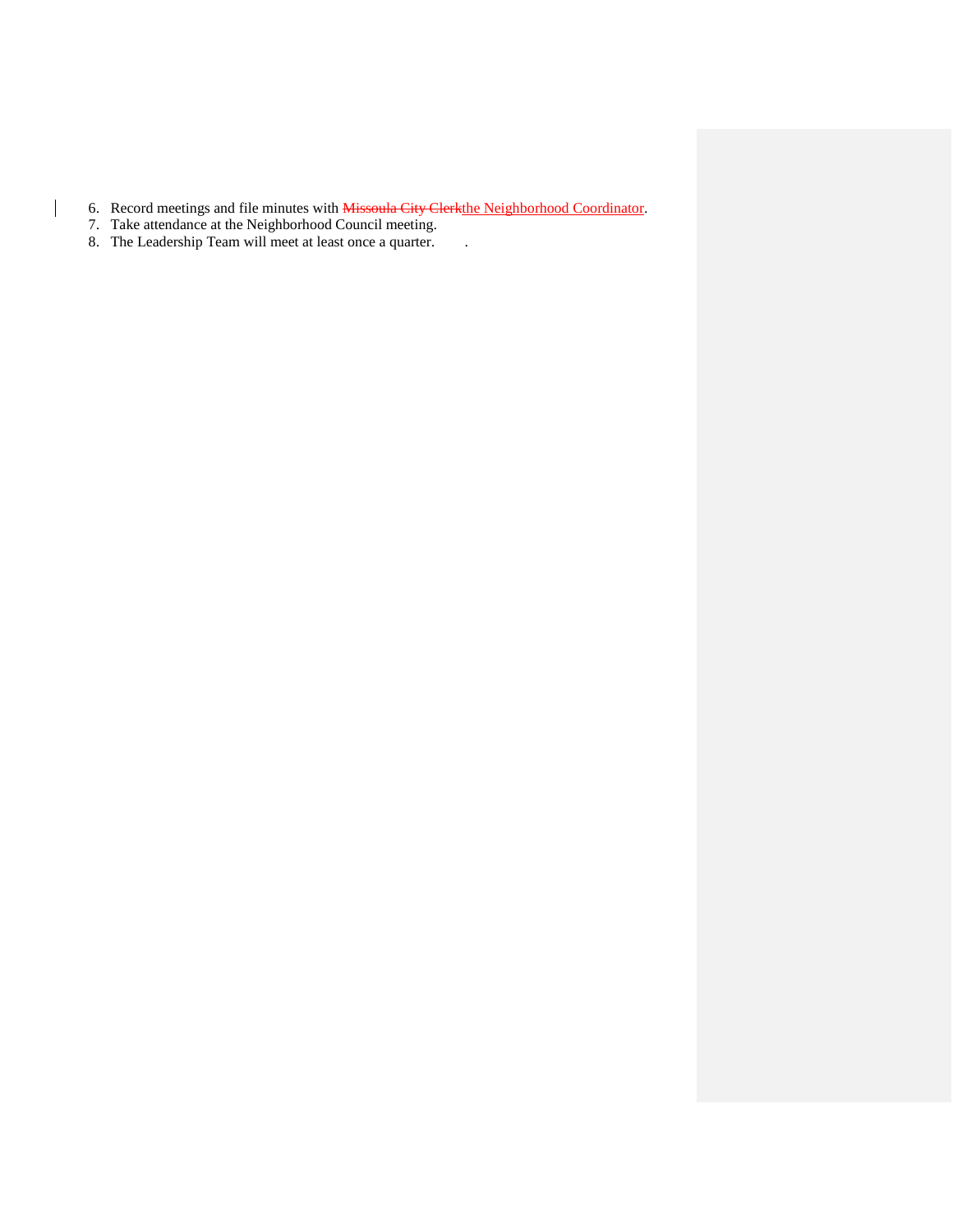- 9. Approve spending and account for and report expenses and income in accordance with city fiscal policy.
- 10. Set up and host Neighborhood Council meetings.

**Community Forum Representative and Alternate—Membership, Elections and Vacancies**. A Community Forum Representative and Alternate shall be elected by the Neighborhood Council at large and be voting of the Neighborhood Council. An election of the Community Forum Representative and Alternate will be held during a Neighborhood Council meeting. The individual receiving the greatest number of votes will be the Community Forum Representative, and the runner-up will be the Alternate. The Alternate will serve on the nunity Forum if the Representative cannot attend or a vacancy occurs. Candidates for the Community Forum may nominate themselves from the floor or be nominated by others. The Neighborhood Council rship Team and the Community Forum Representative and Alternate's terms will be for two years, and they are limited to two consecutive terms. If both the Community Forum Representative and Alternate are he to attend or if vacancies occur the Leadership Team shall appoint an interim Representative and ate who shall serve until the next general meeting of the Neighborhood Council.

**The Community Forum Representative's duties include** renting the Neighborhood Council's issues, projects, and concerns at the Community Forum meetings.

**Meetings -** Regular General meetings of the Neighborhood Council of the University District shall be held at least twice annually. If needed, aAdditional Neighborhood Council meetings may be called by the Leadership Team or by a petition of at least 20 residents outside the Leadership Team. Alf needed, special meeting would be limited to Public Comment and the topic(s) for which it was called. At least 7 day's notice, with a posted agenda, must be given for any *full-General* Council meeting. Meetings shall be conducted in an open manner. Neighborhood Council meetings shall be open to the public and are subject to the provisions of the Montana Open Meeting and Public Participation Laws. Meeting agendas and minutes will be filed with the City Clerk in a timely manner. Notification of pending elections shall be given at least 15 days prior to the scheduled elections. Notification shall be carried out either by direct mail, postings in the district, notification in the newspaper, posting on the city web site or a combination of the above. Notification shall include the time and place as well as information on the nomination procedure for the Leadership Team candidates.

At least 7 days' notice, with posted agenda, must be given for any general Neighborhood Council meeting. Notification shall be carried out either by direct mail, postings in the district, notification in the newspaper, posting on the city web site or a combination of the above.

**Committees -** Committees of the Neighborhood Council shall be formed by the Leadership Team as needed. Voting Membership on committees shall be open to all members limited to residents of the Neighborhood Council.